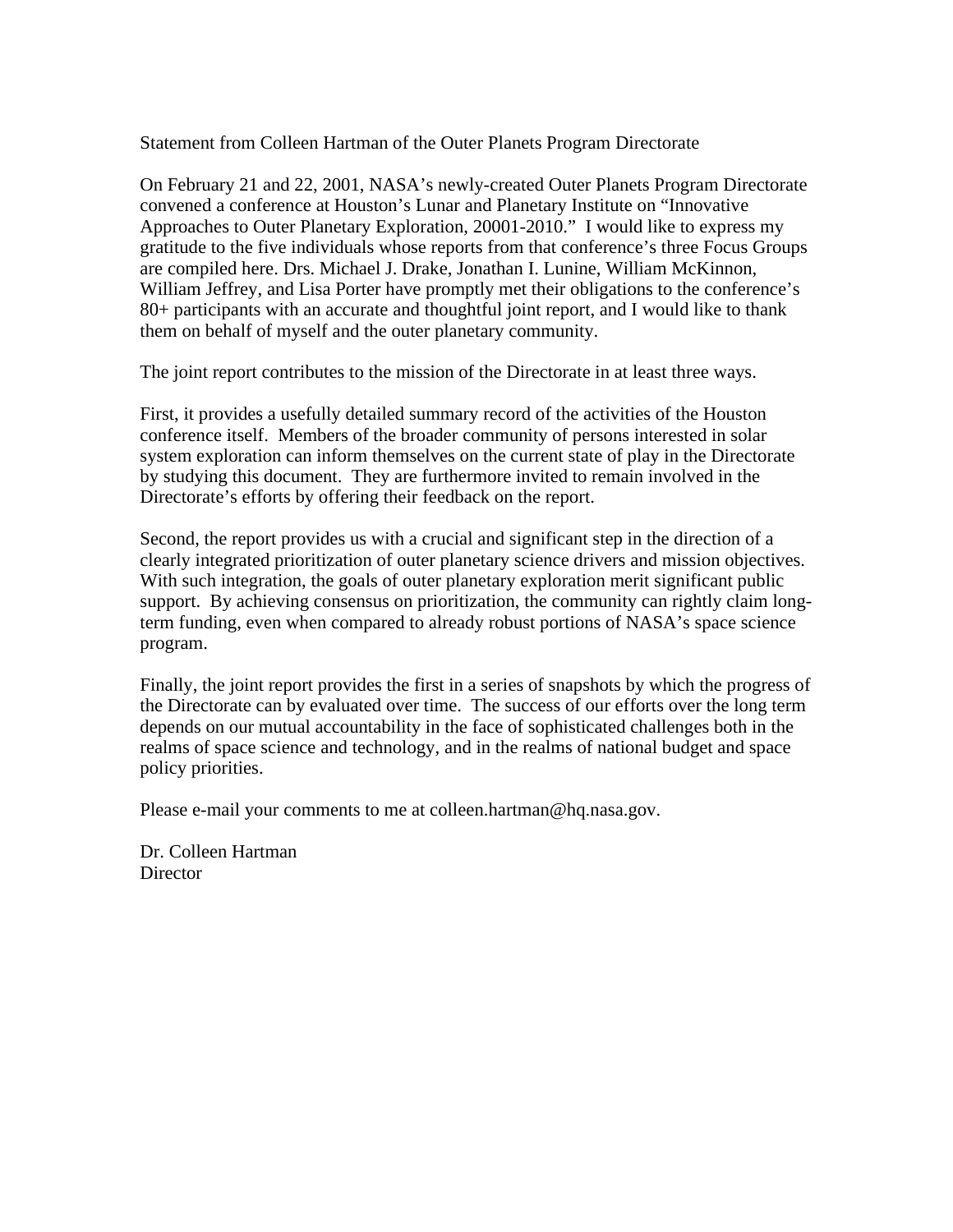# **Report from the** *Forum on Innovative Approaches to Outer Planetary Exploration 2001-2020*

**Michael J. Drake, University of Arizona William Jeffrey, DARPA Jonathan I. Lunine, University of Arizona William McKinnon, Washington University Lisa Porter, LOGOS Technologies**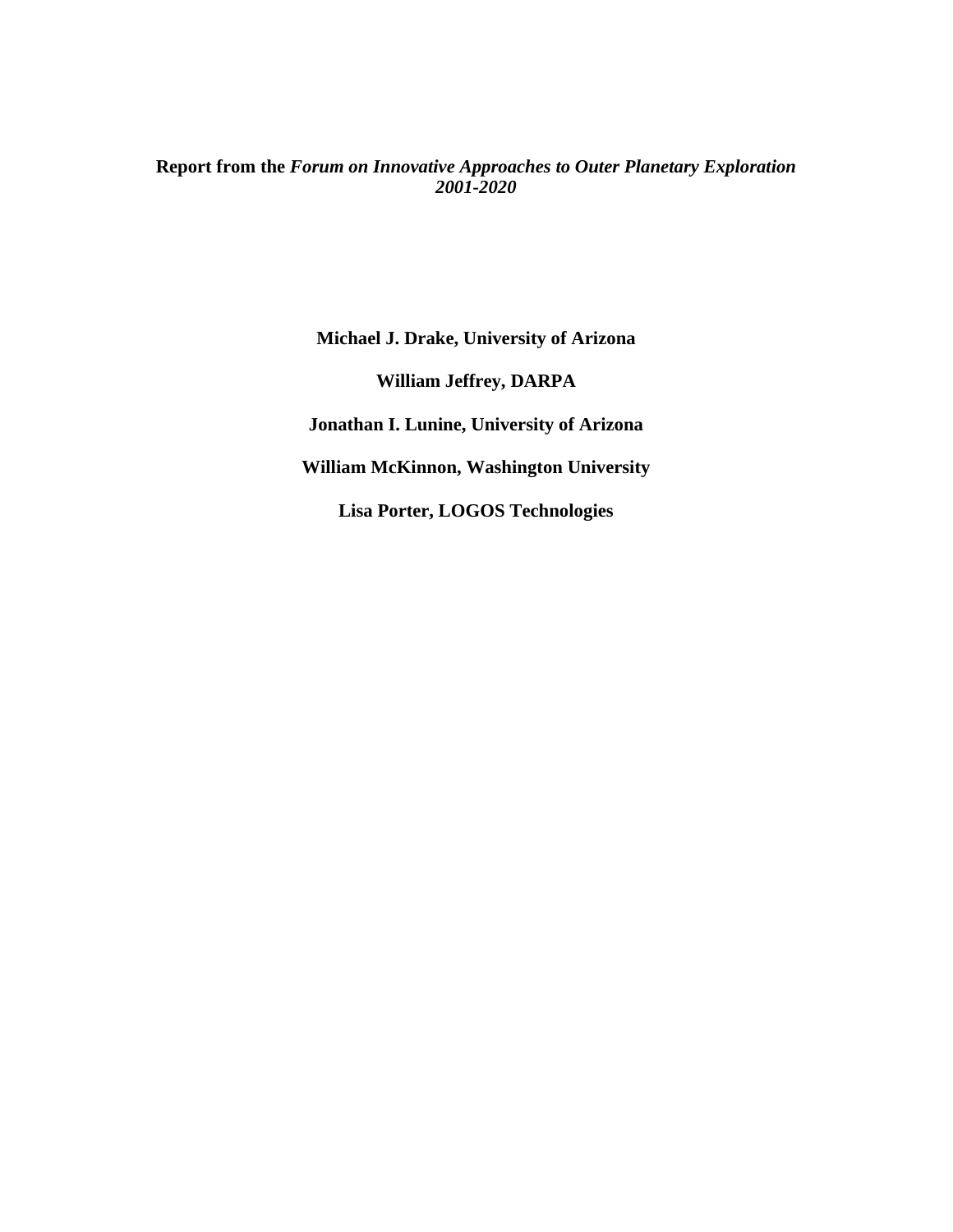#### **Introduction**

Why explore the Outer Solar System? Numerous reasons drive human curiosity. At one level, the Outer Solar System is the "Frontier," the "Edge of the Planetary Neighborhood." Another diving motivation is the age-old question "Are We Alone in the Universe?" The intriguing prospect that life may have started on Europa, that pre-biotic chemistry may have occurred on Titan, that Pluto is a "deep freezer at the edge of the solar system, and that comets may contain the inventory of the organic and inorganic building blocks available for Europa and Titan as the starting points in their evolution, all drive our interest. Finally, there is the oldest imperative all for human exploration of , "because it is there."

In response to this enormous interest in the Outer Solar System, a Workshop was held at the Lunar and Planetary Institute on February 21 and 22, 2001. There were three focus groups; one on primarily astrobiological targets, a second on primarily nonastrobiological targets, and a third on technology.

In addition, there were two plenary sessions. Eugene Levy, Provost of Rice University, gave an inspiring presentation with an important message: A disproportionate number of abstracts were submitted by NASA centers compared to non-NASA organizations such as universities. This distribution points to NASA needing to open competition for advanced technology funds to competition through an Announcement of Opportunity process, to see if this currently disproportionate distribution withstands the scrutiny of merit review. Timothy Kreider, a cartoonist, gave a humorous talk based around his space-theme cartoons, providing a much-needed interval of levity.

What follows is a brief summary of the Workshop. For a detailed recitation of each of the papers the reader is referred to the abstract book (LPI Contribution 1084).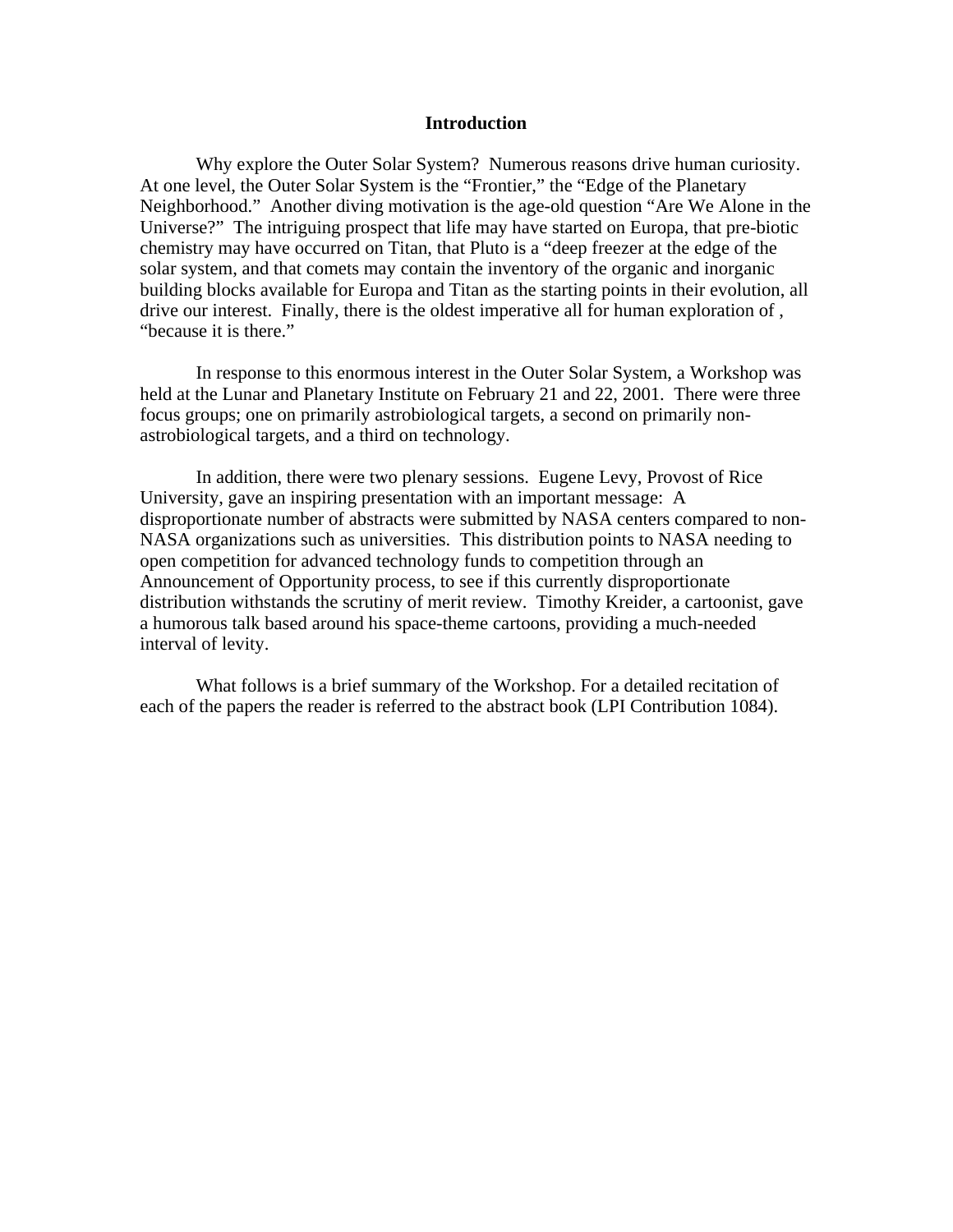# **Focus Group 1: Strategic Objectives and Key Capabilities for Current Mission Concepts**

## *Overview:*

The present outer solar system mission queue consists of Cassini already in space, and a Europa Orbiter and a possible Pluto-Kuiper Belt flyby. It has long been recognized that follow-on missions to Cassini-Huygens (arrival at Saturn and Titan in 2004) and Europa Orbiter (possible arrival to Titan and Europa in 2013), respectively, would have enormously compelling scientific rationales as well as great public appeal. Many innovative ideas on such future missions, their objectives, and possible instrumentations were presented. Technologies and instrumentation for comet nucleus science were also discussed. There was less discussion of future Neptune-Triton missions, reflecting the inherent difficulty at present of mounting such an ambitious deep space mission.

#### *Mission Strategies:*

Even at our present level of understanding of Europa, it is possible to conceive and design a scientifically credible instrument package for a future lander. It is less clear what shape the landing system itself should take. The highest resolution Galileo images show a very rough surface compared to that of the Moon, presumably reflecting the very geologically active surface of that body and the general lack of erosion and fine-scale impact gardening. Galileo images also show Europa to be geologically heterogeneous, so we cannot be sure of what hazards to landing the local-scale geology of a future site will present. This is a problem that is unlikely to be solved until Europa Orbiter data are in hand, so innovative landing systems that would work in a variety of environments and degree of targeting accuracy should be sought. One possibility presented was an airbag landing system (rather than the traditional retrorocket and landing legs). While designed as a proof of concept to see what the minimum landed mass would be, it clearly could be scaled up to apply to the entire Europa lander strawman science package as previously proposed by the SSES (or to version of the Mars Pathfinder for Europa).

All missions involve risk, and because Europa is such a compelling exobiological target, it is logical to think of a multi-decadal Europa program, echoing the architecture of the Mars program, but recognizing the longer flight times, greater costs, and more limited resources of Europa exploration compared with Mars exploration. The present paradigm involves an orbiter, followed by a lander, and if it is deemed feasible, a subsurface exploration vehicle capable of reaching the ocean (the presence of which is building towards a scientific consensus). What we may learn about Europa in the future may indicate an ice shell so thick that the subsurface mission would be deemed impractical, or a shell at least locally so thin and/or geologically active, that the lander mission would need to rethought. Again, an innovative way to accommodate these possibilities into a lander mission design should be sought.

A possible way to mitigate risk *to a program* is to return to an older idea: building and launching a second spacecraft. For this to realize any savings, however, the second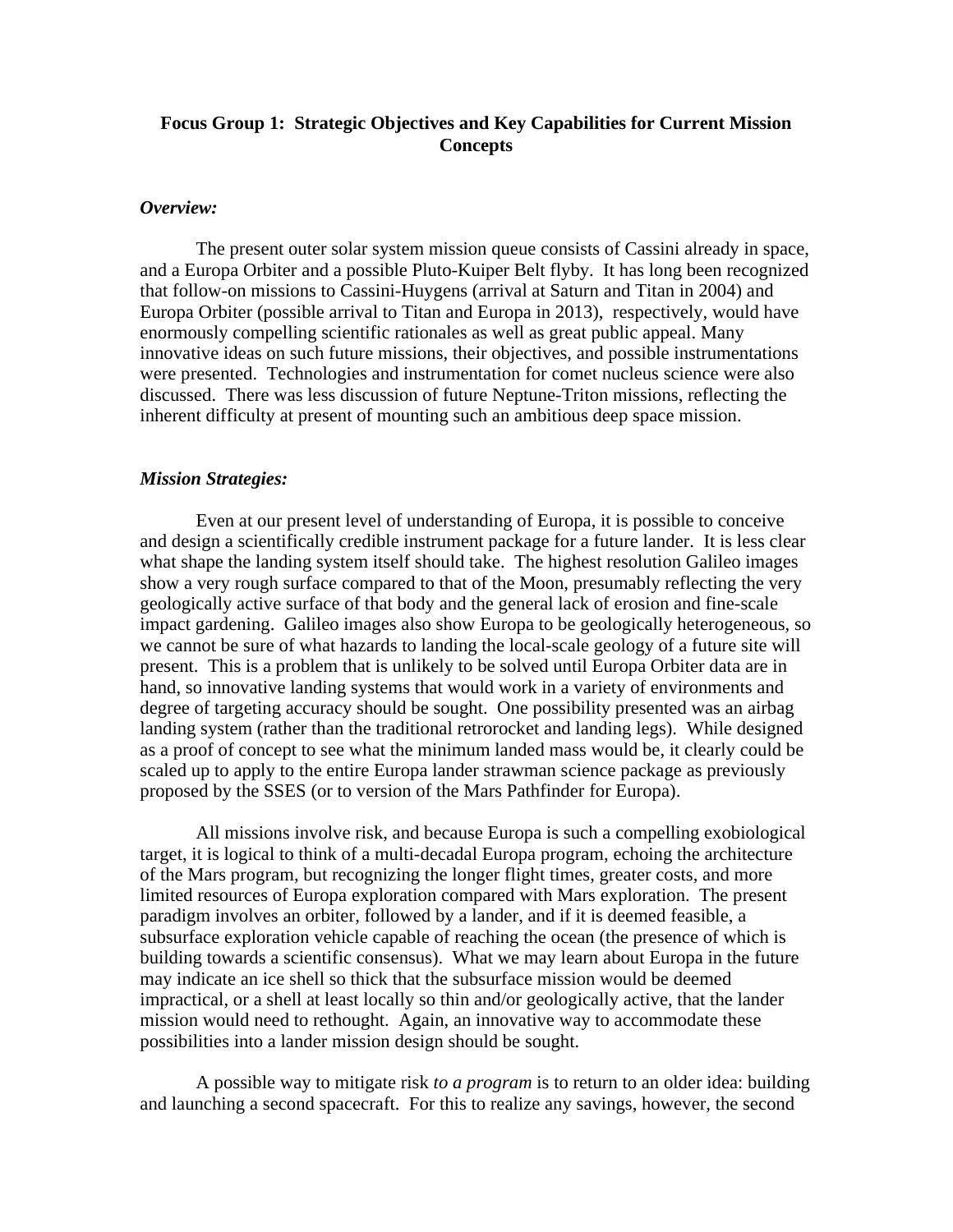build must be done in parallel with the first, not later. For Europa Orbiter, the second spacecraft could follow months or years later, and if the first orbiter was deemed a success, the second orbiter could be retargeted to Ganymede or Io, bodies also of enormous scientific interest, and ones for which an orbiter or multiple flyby mission (with a similar instruments to Europa Orbiter) would logically be the next step after Galileo. Such a retargeting scheme would require certain innovations in programmatics. A second spacecraft would be an unlikely choice in a severely cost constrained program, but it is an option that could prevent truly long (>20 yr.) delays in exploring Europa as well as allowing a possible return to Ganymede and Io, bodies that that are presently not in the future possible mission queue.

The future of a robust Outer Planets Program requires better access to all outer solar system bodies. Current chemical propulsions systems are presently stretched to their limits, unless one is simply trying to fly by Pluto or go into a extended orbit around Jupiter, as examples. It has long been recognized that advanced propulsion systems offer the possibilities of more rapid and hence achievable missions such as a comet-nucleus sample return or a Neptune system orbiter. Presentations were made on the present state of advanced electric (sub-kW) ion engines and Stirling radioisotope power converters. Both technologies hold great promise for outer solar system exploration, and have the distinct environmental advantage of not requiring space reactors.

## *Innovative Instrumentation:*

A number of innovative in situ analytical techniques were presented, all of which show great promise. A laser ablation time-of-flight (TOF) mass spectrometer offers enormous potential for sampling various target, obviating the need for sample acquisition and preparation. Even limited mobility on the surface of a body like Europa and Titan for such a system could be invaluable. Such an instrument could measure major element ratios, isotopic ratios of some elements to the few percent level, and organic mass spectra. A reflectron TOF mass spectrometer sampling satellite atmospheres is also a technique of enormous potential, and obviates the need to necessarily go to the surface. Gamma/neutron mass spectrometers can measure natural radioactivities of outer planet objects and provide evidence on the distribution of H and the mean composition of the regolith. Neutron-alpha activation spectrometers can analyze major elements, some trace elements, and some light elements (H, C, O, N) present in water, ices, and biological or prebiotic materials. Laser-induced breakdown spectroscopy in concert with Raman spectroscopy can deliver elemental, mineralogical, and biological information. While the real capabilities of these instruments remain to be demonstrated, all laser techniques have the common characteristic of allowing analysis at some distance from the platform on which the instrument resides. Finally, age dating of outer planetary body surfaces was proposed - see below.

As a complement to the elemental and isotopic measurements above, an innovative technique was presented by which specific molecules could be detected by an enzymatic lock-and-key method, once the template is imprinted in a stable polymeric substrate. This technique, already in use by law enforcement and national security, opens up numerous possibilities for detection of complex protobiological (or biological)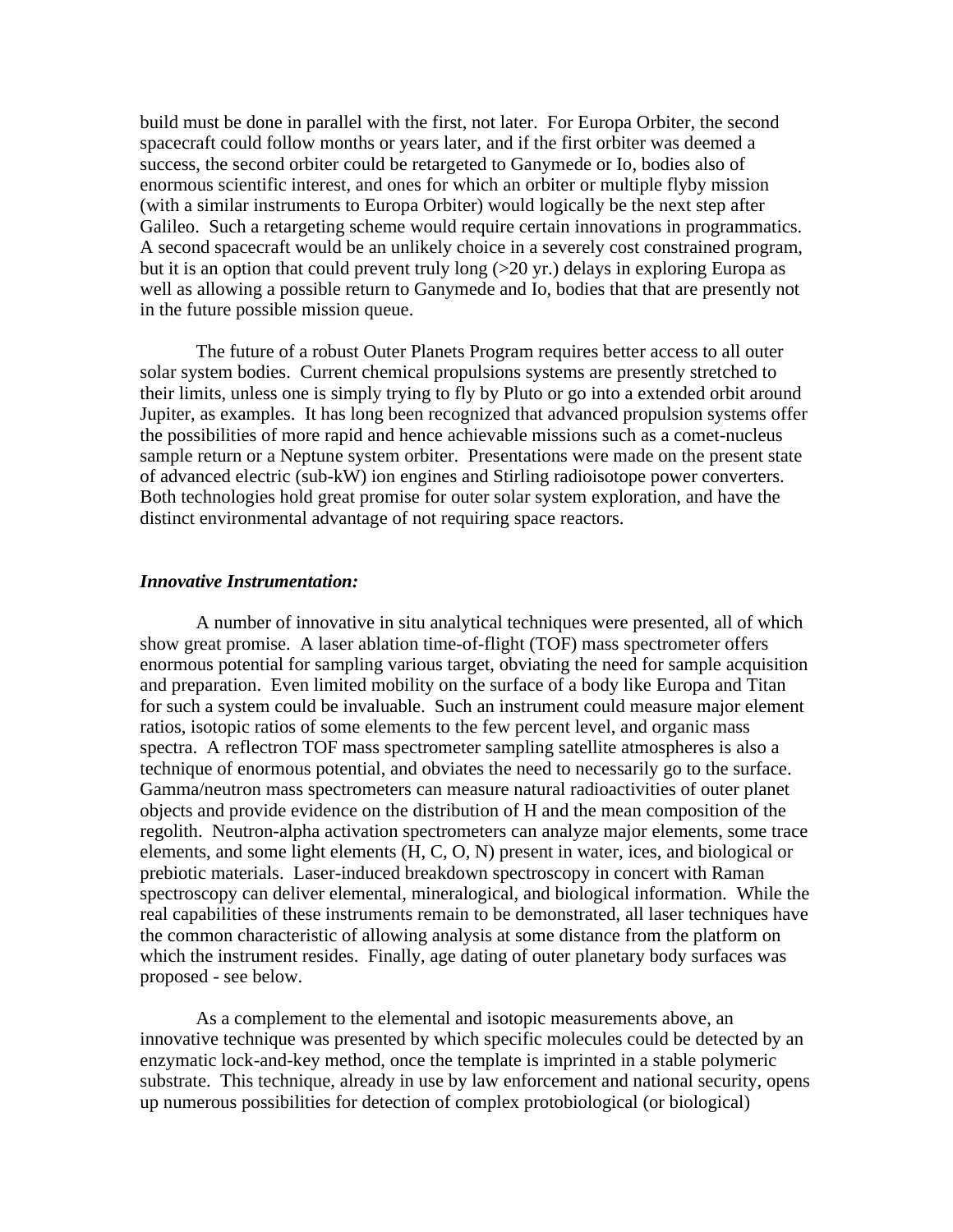molecules on Europa or Titan, as well as their chirality, which may be signature of (proto)biological evolution.

One of the fundamental unsolved problems in the outer solar system is the interplanetary correlation of geologic time. Radiometric dating of icy surfaces was discussed and judged possible from at least three perspectives: 1) long-lived potassium-40 is probably a component of the dissolved salts in icy satellites (thus allowing traditional K-Ar dating), 2) cosmogenic spallation-produced noble gases could give surface exposure ages, and 3) C-14 dating could be applied to any active geological systems on Titan. The first two offer the most general promise. If any icy satellite surface can be dated, then sophisticated dynamical models that link the impact rate at any body and its variation over time can be used to assign crater ages to surfaces of satellites throughout the outer solar system. At present, however, the necessary instrumentation is lacking, as are the necessary experiments to measure the diffusion rates of the noble gases of interest in ultracold ice. The work presented should be followed up.

Nongeochemical measurement techniques were also discussed. Accurate topographic information, derived from laser and radar altimetry, has been a boon for understanding the Moon, Mars, and Venus. Information derived from stereo imagery for the Galilean satellites has also been of great scientific value, but coverage is limited. It is clear that future missions to solid outer solar system bodies would greatly benefit from using these altimetric techniques. Landed science stations could carry seismometers, as has long been recognized. Even a single, short lived lander on Europa could make major discoveries, as the number of *tidal* seismic signals in the Europan ice shell is likely to be large (the surface is densely faulted), and reflections and frequency cutoffs could yield local crustal ice structure and thickness.

#### *Titan Airways*

This subheading is not intended to be glib, but to indicate that Titan's atmosphere, 4 times as dense as the Earth's, is a unique environment in the outer solar system that offers many possibilities for *truly mobile exploration*. Numerous presentations were made on how to explore Titan's atmosphere and surface from an aerial platform. These ranged from 1) the now-traditional balloon-like aerover, 2) an inflatable, and thus floatable surface rover, 3) an airship (mini-zeppelin), 4) helicopter (!), and 5) vertical lift (ducted fan) vehicle. All of the powered devices need far less energy to operate (generate lift) on Titan than on the Earth. All are capable of descent to and ascent from the surface, and innovative techniques to acquire samples for on-board analysis were also discussed. An informed choice of how to proceed at Titan will require greater knowledge of Titan's surface, atmospheric winds, and likelihood of storms or other turbulence, information that should be available in a few years.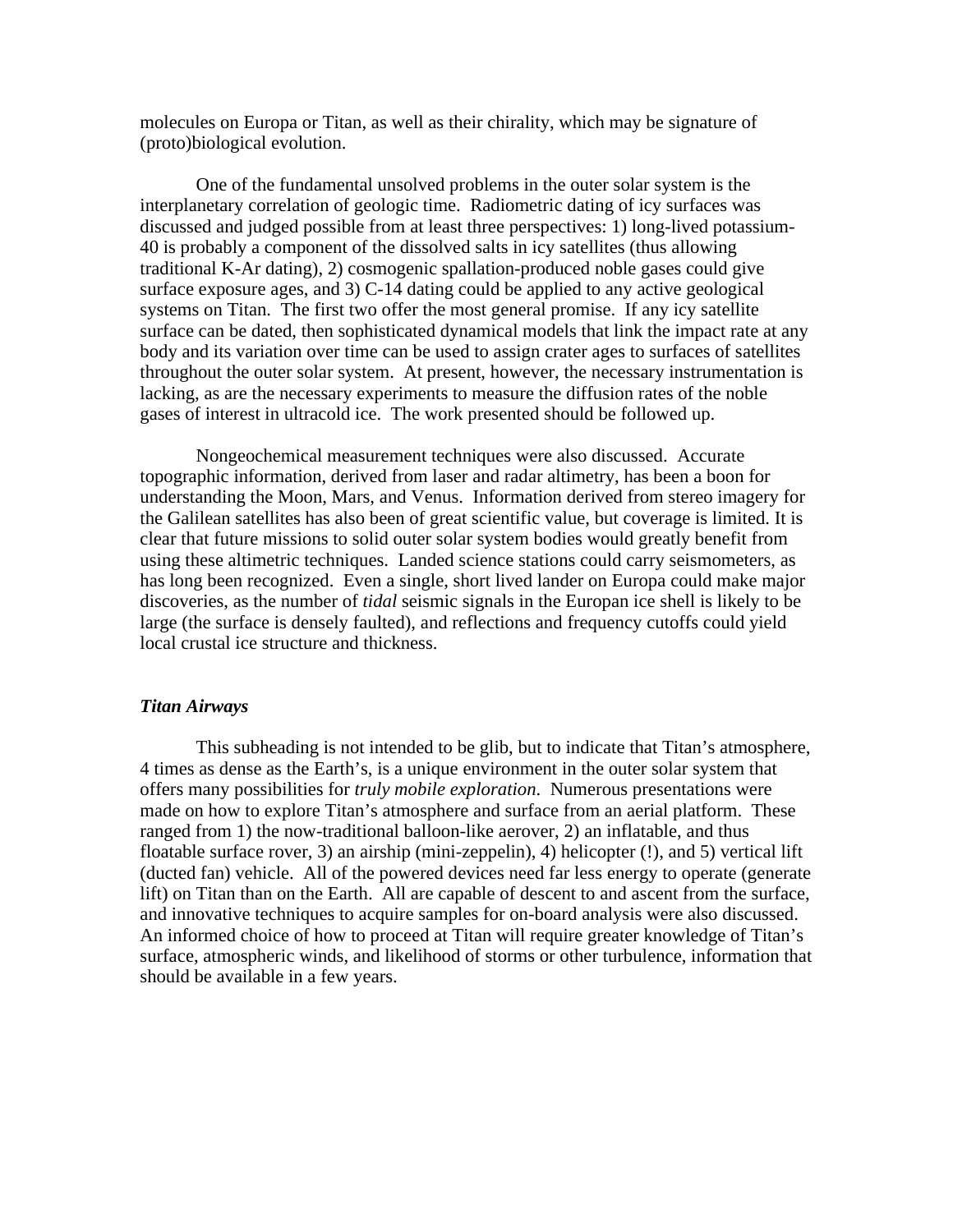## **Focus Group 2: Strategic Objectives and Key Capabilities for New Mission Concepts**

Focus group 2 papers addressed a broad range of objects outside of the Focus 1 targets for outer solar system exploration. These targets included the giant planets, their rings and their satellites, small bodies and dust debris in the outer solar system. A variety of delivery and sensing techniques were proposed, from direct sampling through longrange radar sounding of bodies.

The giant planets are important cosmogonic targets because of the rich range of phenomena that they exhibit. Although the Galileo probe, Galileo Orbiter, and the Pioneer and Voyager spacecraft made important measurements of Jupiter's key elemental abundances, magnetic field geometry, and gravitational moments of Jupiter, much remains to be understood about the planet's formation.. Further, none of the three other giant planets has been examined to a comparable level of detail--a gap that will be partly repaired by 2008 at the end of the Cassini mission to Saturn. Insofar as the extra-solar planets discovered to date are Jovian in mass, and the prospects for detecting much less massive bodies around other stars remains at least a decade away, understanding the formation of giant planets is an important Origins goal. The timing of formation, interactions with the nebular disk and hence migration mechanisms, implications for delivery of volatiles to terrestrial planets and effects on the formation of the terrestrial planets, are all key problems for the giant planets that will inform our eventual search for *habitable* terrestrial planets. And so, we must continue to explore the giant planets to measure key interior elemental abundances (e.g., O, N), fully map gravitational and magnetic fields to reveal internal structure, determine the dynamics, origins and longevity of rings, and understand the nature of atmospheric dynamical processes. From this information we determine not only the nature and evolution of the giant planets of our own system, but can also interpret the spectral signatures seen for extrasolar giant planets.

In view of these scientific considerations, the most significant outcome of the Focus 2 discussions is that *Discovery Class missions can now be flown to Jupiter and beyond, and return science addressing key NASA objectives.* There was general agreement among the participants that this situation is an evolutionary development, and not the result of a single new technology suddenly becoming available to the NASA program. Incrementally, the cost cap on Discovery and the cost of flying in the outer solar system have approached and now crossed each other. A significant uncertainty plaguing this assertion remains the availability, performance, reliability and cost of the nation's launch vehicles, and we recommend that NASA pay close attention to developments in the launch vehicle technology arena. Several Discovery mission concepts were presented. If realized these missions would make important measurements of the compositions, structures and dynamics of the giant planets, and thereby provide fundamental contributions to answering the questions of planetary origins, evolution and phenomenology.

Another theme of Focus 2 was that *the major satellites of Jupiter in addition to Europa are important and exciting future exploration objectives.* Much of the excitement about Io, Ganymede, and Callisto derived from measurements made by the Galileo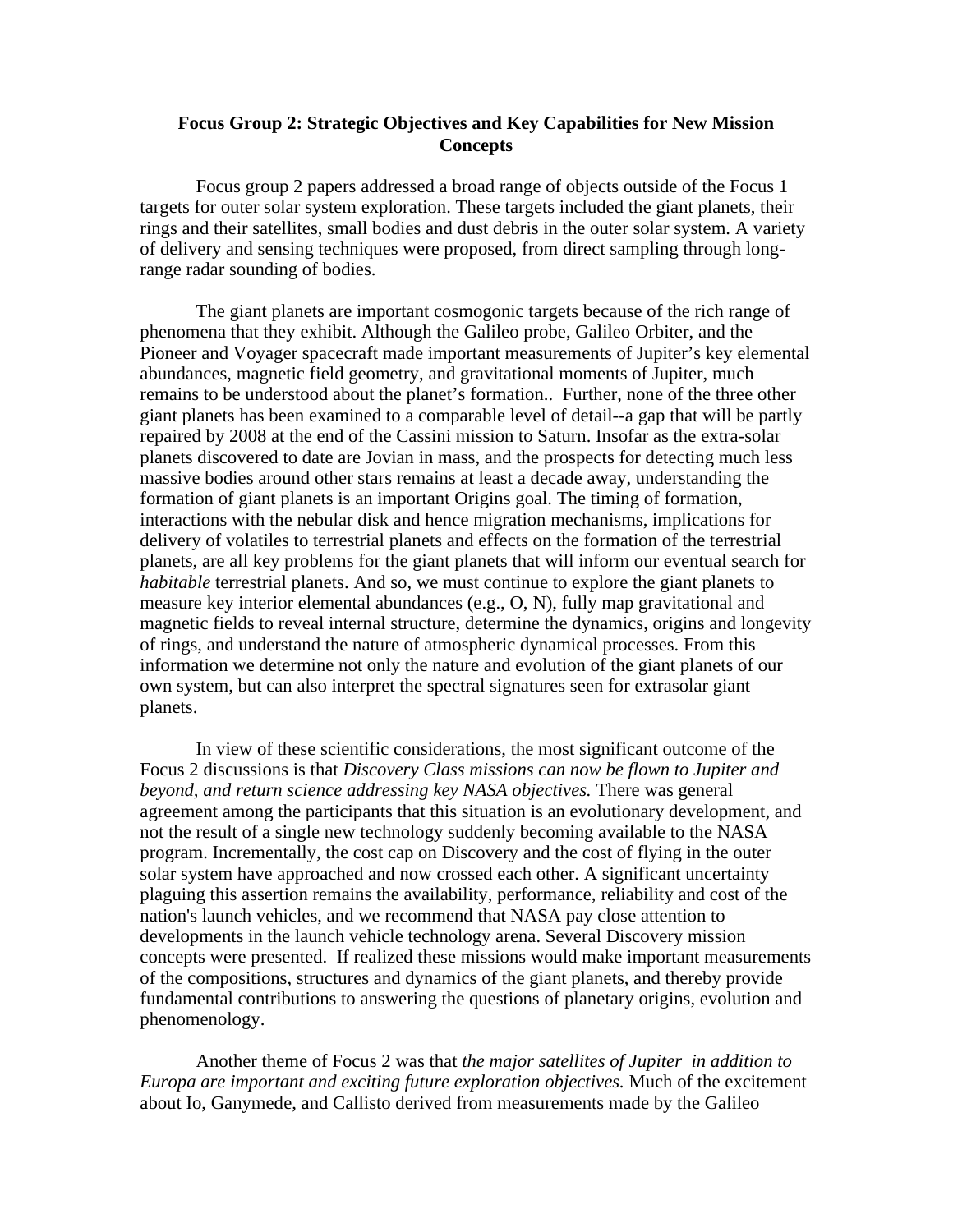Orbiter during the very late stages of its mission, after the initial excitement about Europa motivated a programmatic response in the form of the Europa Orbiter mission. While these results do not blunt excitement about Europa as an astrobiological target, nor imply any programmatic rethinking about Europa exploration, they do point to the other three Galilean moons as dynamic and exciting targets of exploration unto themselves. Because of its high heat flow and types of volcanism, Io could be studied as an analog to the Earth during the Archean era (or even the Hadean, that earlier period of Earth's history whose geologic record has not survived), when heat flows were comparably high, and komatiitic volcanism was common. Io missions should map spatial and temporal variations in the volcanism, details of how the crust is organized, and the dynamical interaction between interior and heat sources. Understanding the tidal interactions between Io and Jupiter will help constrain the equivalent but weaker Europa-Jupiter interactions. Because of the extraordinary radiation environment at Io, such studies will need to be undertaken from a spacecraft in a high eccentricity orbit around Jupiter.

Ganymede and Callisto have intrinsic and induced magnetic fields. Ganymede's actively convecting interior, generating a magnetic field, is interesting enough, but the possibility that both it and Callisto might have liquid water interiors poses special challenges for understanding what has happened to these satellites over time. If indeed the Jovian satellite system has been subject to dynamic orbital evolution well after formation, the implications are important for understanding the evolution of giant planet systems in general, in our own and other planetary systems. Several presentations made the case for returns to Ganymede and Callisto. Interest in the Jovian satellite system is the result of major new discoveries from the Galileo mission, and the Cassini mission may lead to comparrable future interest in the Saturnian satellie system. By 2008 we may have an equivalent set of surprises and mysteries to solve for the Saturnian satellites.

Other presentations emphasized that the distribution of dust in and beyond the giant planet system may aid with interpretation of dusty disks around other stars. The dynamics of rings provide insight into processes of planetary accretion. Comparative studies of the surfaces and interiors of Triton and Pluto as large former and current members of the remnant disk of giant planet formation called the Kuiper Belt are also important. A beginning to the accomplishment of these goals was expected to come from the Pluto-Kuiper mission, which at the time of the Workshop was assumed to be safely embedded in the NASA flight program and hence itself not the topic of discussion. Had the current concerns about the mission, engendered by the first budget blueprint of the new administration, been known at the time of the abstract submission and Workshop itself, the emphasis in Focus 2 might have been very different.

There is much to do in the outer solar system. It is a region that is vast in scale, with an enormous diversity of objects ranging from the most to least massive planetary bodies in the solar system, with important connections to observable structures and bodies around other stars, and with much to teach us about how planets form and where life ought to be sought. And contrary to prior prejudice, it may not be a particularly difficult region to explore, at least if the goals are properly constrained and missions carefully designed. If there is any general lesson to be drawn from Focus 2, it is that there remain great mysteries to solve and discoveries to make in the realm beyond the asteroid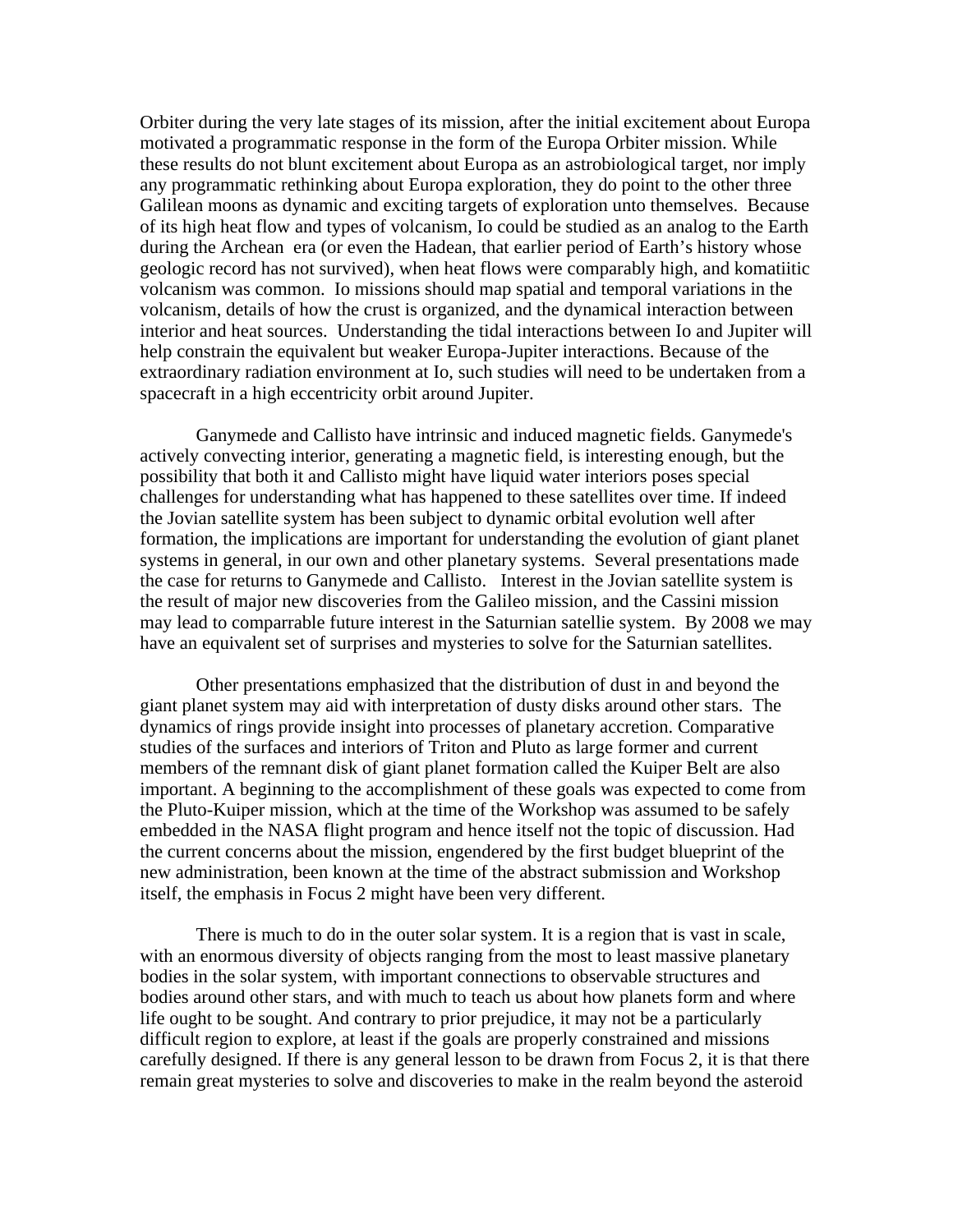belt, and a plan of exploration to do so need not be prohibitively expensive or technologically too challenging for the nation's space program.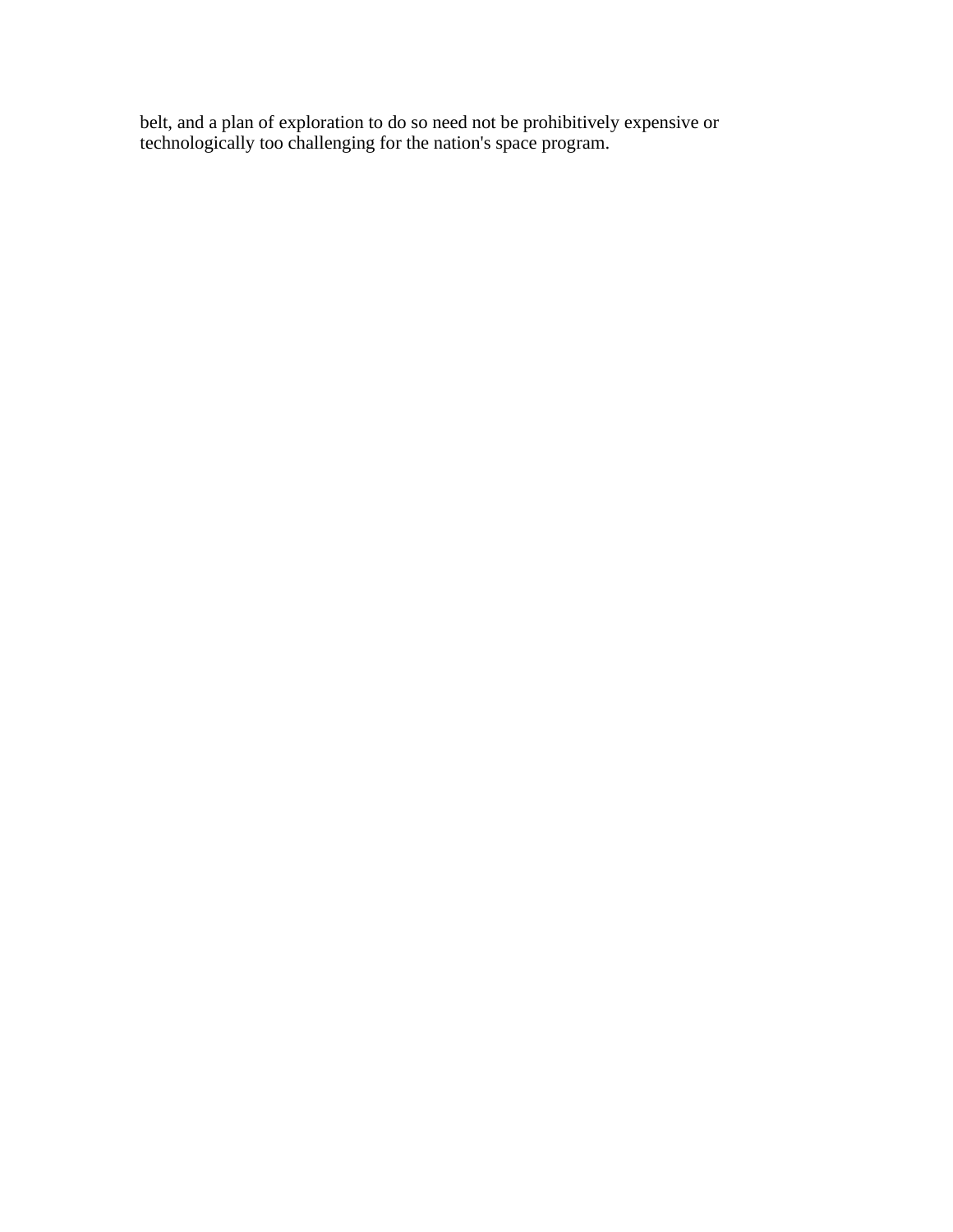## **Focus 3: Technology for Outer Planetary Exploration**

*The fundamental question that must be addressed prior to defining a technology roadmap is: Why explore the outer planets? What is the long-range vision? Is the objective to conduct surveillance of the physical environment and transmit the information back to earth – or is it to develop the capability and infrastructure to operate with impunity at the farthest reaches of our solar system? Enabling a specific vision will ultimately decide which of many paths the technology takes. Without this focus, the technology will flounder – good science and engineering will be accomplished – but without direction the majority of the efforts will not transition to the Outer Planets Program or to NASA. We must avoid building yet larger castles in the sandbox of technology.*

If the nation's commitment to the outer planets is an occasional surveillance mission (e.g., launching one new mission every few years) – then one could argue that no new technology is needed. This heretical position is based upon the fact that we can build systems today that can survive the harsh environment of outer space. Leveraging the advancements in commercial industry and other government agencies will allow enhancements to future missions without the concomitant NASA investment. These systems will be large, heavy, and expensive – but the life-cycle cost (i.e., adding the cost of the research and development) might justify such a view.

If, however, the nation committed to a long-term exploration and exploitation of the outer planets – then a robust and innovative technology program will be required to allow for cost-effective missions. The outer planets is the next frontier – and as such, we as a nation need to decide what potential benefits might accrue from "planting the flag" – and what cost we are willing to pay for taking the high ground.

## *Fundamental Tenets*

In spite of the current uncertainty in the long-term commitment to the outer planets, there are some fundamental "truths" that can be used to guide the technology investments:

a) Cost is the major driver

b) Cost is proportional to the weight of the system (certainly true for the launch)

c) The speed of light provides the fundamental latency for command and control and has implications for the required reliability of components and level of autonomy in the system

d) The operational environment varies widely – with radiation and temperature being the primary drivers – again with major implications for reliability

In addition to the above, there are additional constraints that are not fundamental – but tend to impact the ultimate success of the mission:

a) Faster is better – funding cycles, research agendas, and national interest tend to have "attention spans" of a few years rather than decades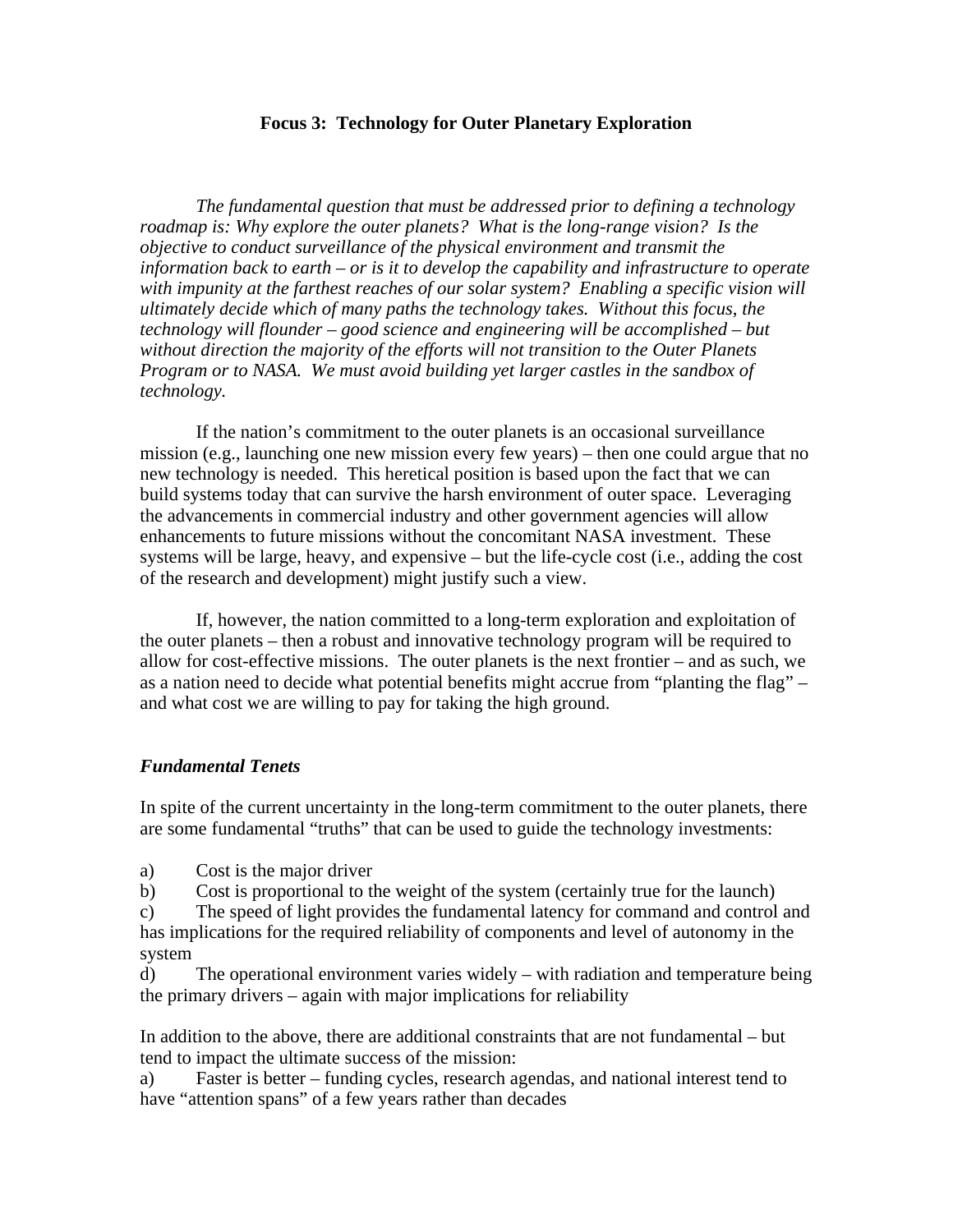b) Adaptability is the key – be prepared to have a single system conduct multiple missions or have the flexibility to adjust the mission on the fly based upon enhanced knowledge of the target

## *Technology Components*

Any mission to the outer planets will consist of a few fundamental building blocks. These building blocks include propulsion, power, electronics and bus, sensing, and communication. Added to these might be mission-specific capabilities such as sample collection and possible return. And threading through each category is the need for reliability. In each category, a plan must be developed that meets the mission objectives subject to the fundamental constraints listed above. We will assess each component in turn.

a) *Propulsion* – Potential concepts discussed at the conference included chemical, nuclear, solar sailing, and more esoteric concepts such as plasma wake generators or beamed power. In addition, for small-scale orbit changes around a body with a magnetic field, energy-harvesting techniques (such as tethers) offer a viable and innovative alternative. Each of these concepts varies in mass fraction,  $\sim$ V capability, and level of technical maturity. Compounding the confusion amongst these ideas is the public perception (misunderstanding) concerning the risks associated with nuclear options. Chemical propulsion is well understood and only minor efficiency gains are anticipated over the next few decades. Potential areas of improvement include use of new materials for light-weight tanks and infrastructure – but fundamental breakthroughs are unlikely. Nuclear options offer high -delta-V, reliability, and a convenient source of electrical power in conjunction with the propulsion. The downsides to nuclear are primarily political – due to public apprehension over launching nuclear material. But an additional, real concern, is the deleterious impact the radiation could have on electronic components over a long-duration mission. Solar sailing offers the most romantic option – but probably the least attractive for outer planetary exploration. The  $\sim$ V is relatively low and the physical size makes the probability of damage due to micrometeorites high. Given the lower performance anticipated it is unlikely that solar sailing will be a major contender for these missions. The more esoteric concepts (e.g., plasma wake generators and beamed power) are very immature. They should be objectively assessed as to the potential payoff for future missions. The potential payoff should dictate the resources devoted to further research and development. For the short-to-moderate term, nuclear propulsion appears to be the most attractive option. It provides the requisite performance, reliability, and appears relatively technically mature. The main issue appears to be political – not technical. Where technology may become a player is in developing concepts that mitigate any risk of radioactive release or environmental damage even if a catastrophic failure occurred. For example, nuclear material could be processed in space from a lower quality (non-radioactive precursor) to make "propulsionquality" fuel. For small satellites injected into orbits around the outer planetary bodies, innovative concepts that exploit the ambient gradients (such as tethers utilizing magnetic gradients) should be explored to provide essentially unlimited station keeping capability.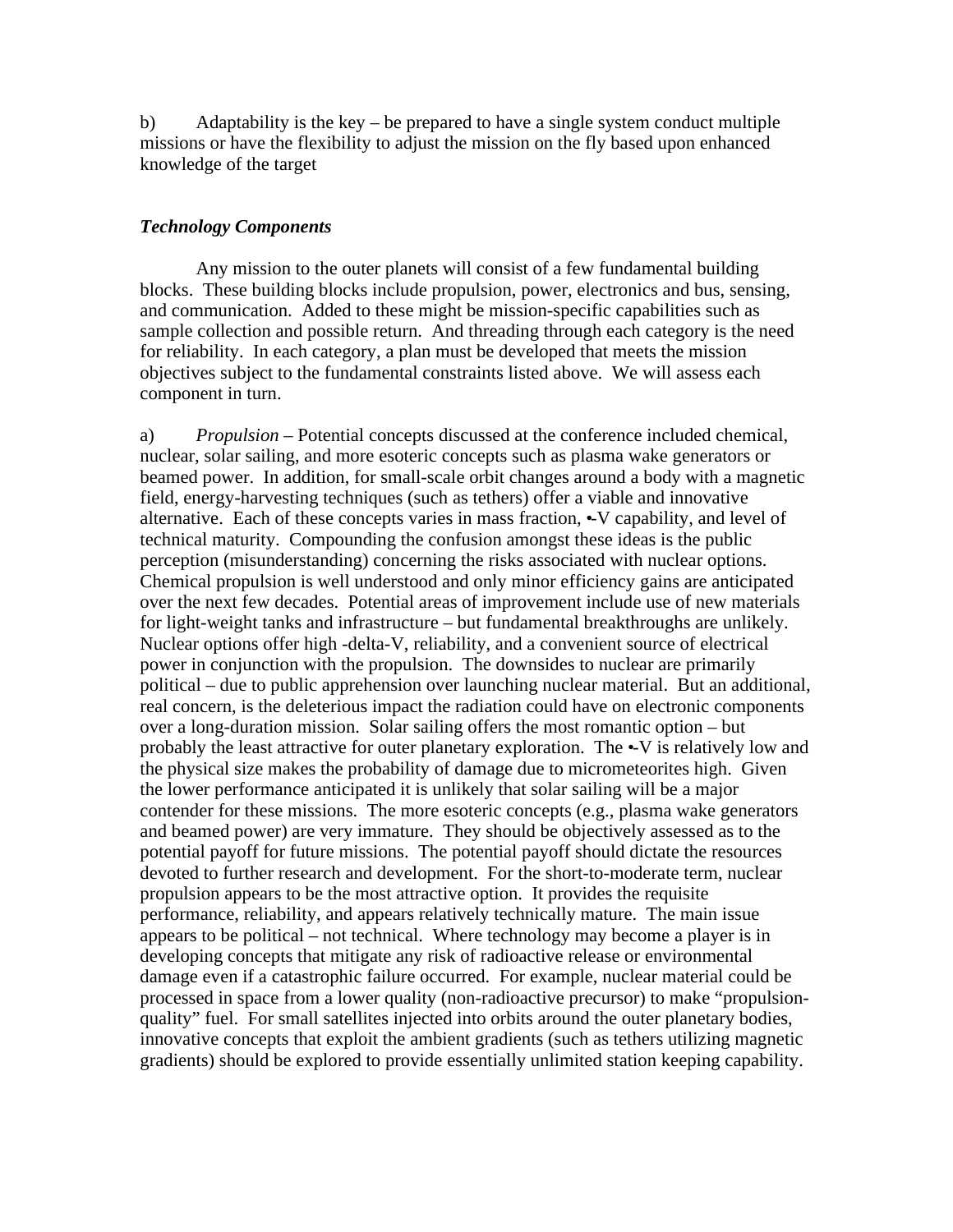b) *Power* – Developing adequate power for the outer planetary missions divided into two competing but complementary camps. The first camp was attempting to ensure a robust and adequate source of power – the other camp was building electronics and sensors that minimize the amount of power required. For on-board power supply, radioisotopes coupled with thermoelectric converters emerged as a key player. Alphavoltaics promise very high efficiencies, but radiation damage limits their lifetimes to about ten years (short compared to the outer planetary mission requirements). Nuclear reactors (as discussed in the propulsion section) are also a viable source of power. Once on (or near) specific outer planetary bodies, energy harvesting schemes may become practical (an example may be geothermal power on Io). In the second camp of low power electronics and sensors, substantial effort is ongoing in both other government and civilian research centers. As the era of ubiquitous computing and sensing begins to become a reality – we would envision an acceleration of innovative schemes to substantially decrease the power required to perform certain tasks. Thus a dedicated investment in this area by the Outer Planets Program may not be required.

c) *Electronics and Bus* – The major issue that surfaced was the need for rad-hard electronics. An issue remaining is how to leverage the tremendous commercial investment in silicon for applications in radiation intense environments. SOI (silicon-oninsulator) technology seems to present the answer – but failure modes need to be better understood. Realistic test beds and experiments that can accurately emulate the mission environments anticipated (including the effect of relativistic electrons) are essential. The impact of extreme low temperatures is also critical. The effect can be pronounced on silicon, which behaves like an insulator below 100 K. There are two possible approaches: one is to use radioisotopic heating units to keep the electronics warm, and the other is to develop electronics that work at low temperatures such as mica and solid tantalum, which maintain their capacitance at low temperatures. Other schemes to maintain reliability need to be investigated. For example, self-test/self-repair of the electronics and bus may be possible. An alternative approach (potentially promising but longer term) may be hardware and electronics that can evolve as the local environment changes. This is a potentially very exciting research area with applications well beyond the Outer Planets Program. One topic not adequately addressed at the conference was developing robust autonomy (beyond self-repair). Due to the large distance to the outer planets, and hence the substantial communications latency, it is critical that robust and relatively sophisticated autonomy be developed. This issue will become acute as missions start to land on the outer planetary bodies. As an example, consider the painstaking slowness with which Sojourner traveled on Mars. Due to the lack of autonomy and the communications latency, Sojourner's odometer measured in the 10s of meters – the situation will become more apparent as the distances increase. In addition, our knowledge of the local environment will be much worse – forcing the explorer to adapt to potentially radically changing conditions.

d) *Sensing* – Much of the effort discussed in sensing involved miniaturization of existing instruments or components, primarily to satisfy low power and mass constraints. Many of these efforts were innovative (such as the work on nanotubes for electrophoresis and the work on quantum dots) but appear to have requirements that are consistent with the needs derived from commercial or other government customers. There were very few research efforts briefed that emphasized developing new tools and techniques unique to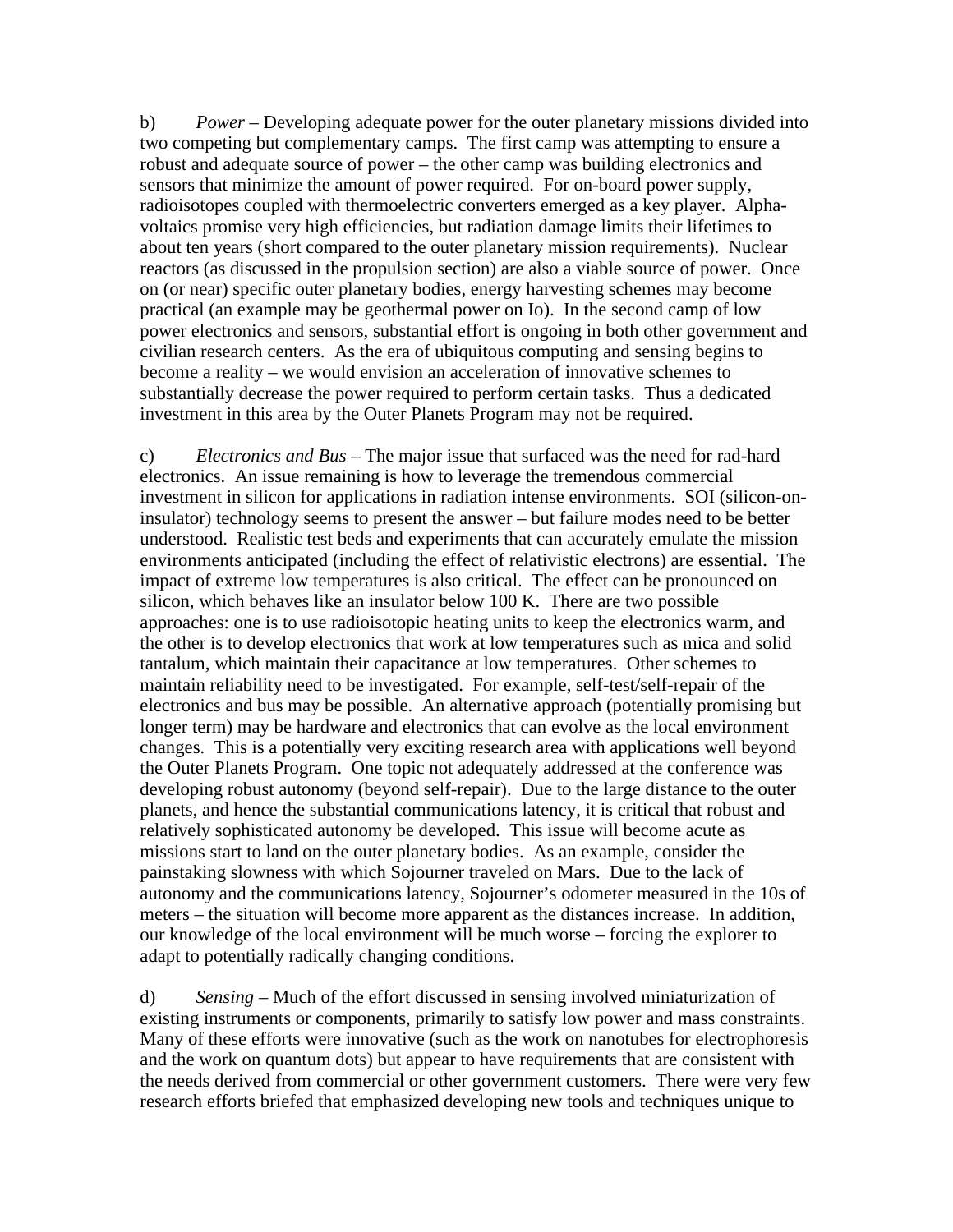achieving specific objectives of the Outer Planets Program. Examples of unique needs may include developing sensing modalities for recognizing non-terrestrial life, assessing the ice thickness on Europa, or finding and quantifying sources of water. It would appear that in the "mission-pull" and "sensor-push" paradigm, the connectivity between the technologists and scientists appears to be weak. The Outer Planets Program should work towards ensuring that the communication across disciplines is improved as well as force a greater justification ("mission-pull") for the sensing technologies being pursued.

e) *Communications* – The ideas presented follow the trends observed in the commercial and Department of Defense. The emphasis is on alternative frequencies (including optical), more efficient encoding, and larger collecting areas (either through inflatable/erectable dishes or through distributed apertures). An area not briefed during the conference was communications for extreme environments (such as connecting probes *under* the Europa ice cap to space). For the short term – existing technologies and capabilities can suffice for communicating between Earth and the probes. Eventually  $-$  if a large and permanent outer planetary presence becomes a reality, then the Deep Space Network will be overtaxed and new communication schemes must be considered. Ideas under consideration include forming relay stations or optical beams. In either case, significant infrastructure may be required. Building this infrastructure can be considered analogous with the investment in the early rail and telegraph networks. A reliable connectivity across the vast distances will be required prior to a large and permanent presence.

# *Technology Recommendations:*

- 1) Define a compelling vision and use this to focus the research efforts
- 2) Conduct an analytical assessment of potential technologies and make the investment strategy match the needs (use life-cycle cost as one of the metrics)
- 3) Maintain a long-term view invest in technologies that have potential largepayoff in the future
- 4) Develop nuclear propulsion and power options -- this may require a public education / awareness campaign
- 5) Explore innovative energy harvesting technologies for long-duration presence on (or orbiting) the outer planetary bodies
- 6) Form a partnership with the Department of Defense and the Defense Threat Reduction Agency on developing rad-hard electronics and/or alternatives – leverage commercial manufacturing capability when practical
- 7) Improve the communication between the technologists and scientists optimize the connection between "mission-pull" and "sensor-push"
- 8) Explore autonomous operations to the fullest extent possible
- 9) Explore multi-mission or adaptable mission payload configurations